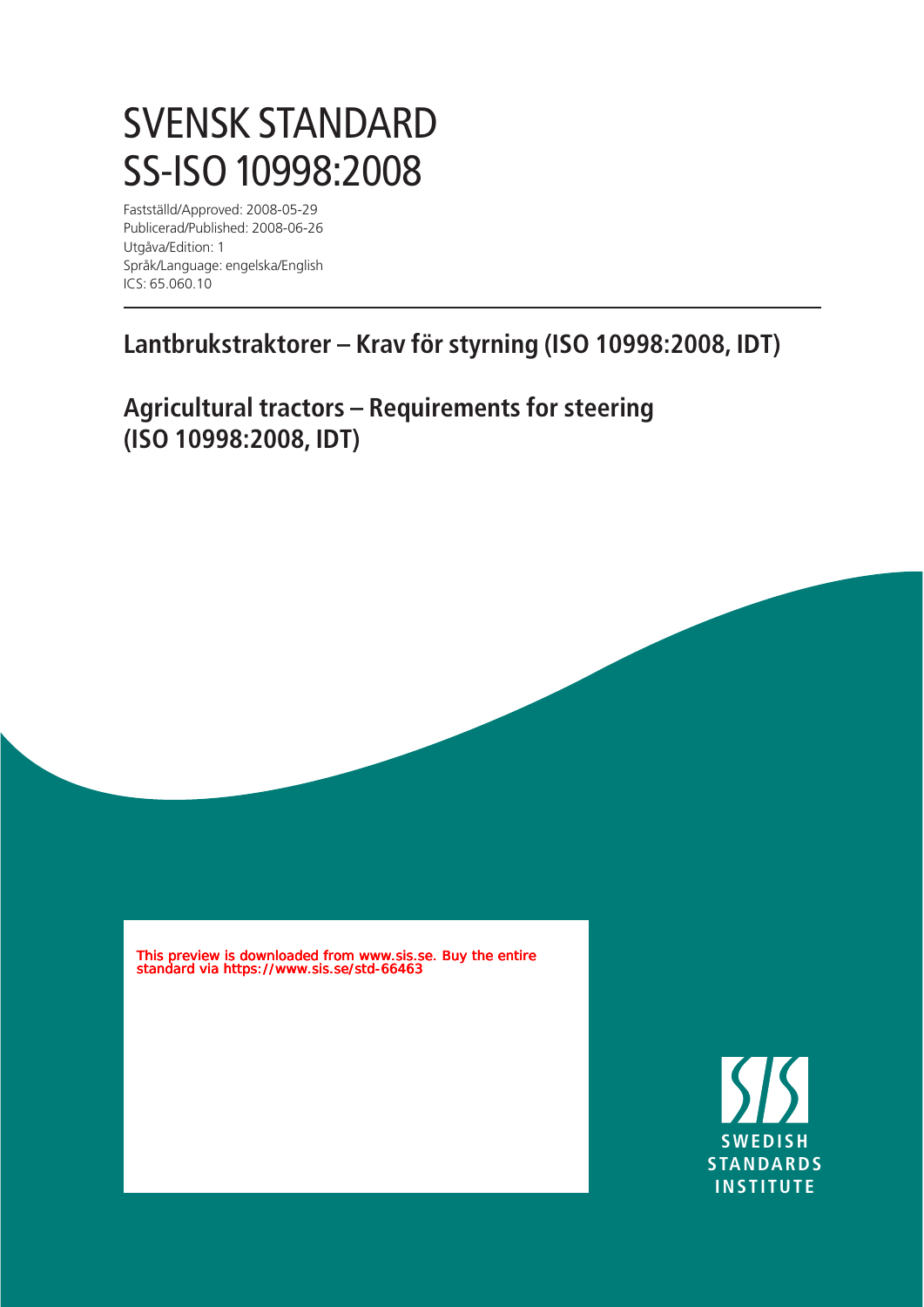## Hitta rätt produkt och ett leveranssätt som passar dig

#### **Standarder**

Genom att följa gällande standard både effektiviserar och säkrar du ditt arbete. Många standarder ingår dessutom ofta i paket.

#### **Tjänster**

Abonnemang är tjänsten där vi uppdaterar dig med aktuella standarder när förändringar sker på dem du valt att abonnera på. På så sätt är du säker på att du alltid arbetar efter rätt utgåva.

e-nav är vår online-tjänst som ger dig och dina kollegor tillgång till standarder ni valt att abonnera på dygnet runt. Med e-nav kan samma standard användas av flera personer samtidigt.

#### **Leveranssätt**

Du väljer hur du vill ha dina standarder levererade. Vi kan erbjuda dig dem på papper och som pdf.

#### **Andra produkter**

Vi har böcker som underlättar arbetet att följa en standard. Med våra böcker får du ökad förståelse för hur standarder ska följas och vilka fördelar den ger dig i ditt arbete. Vi tar fram många egna publikationer och fungerar även som återförsäljare. Det gör att du hos oss kan hitta över 500 unika titlar. Vi har även tekniska rapporter, specifikationer och "workshop agreement". Matriser är en översikt på standarder och handböcker som bör läsas tillsammans. De finns på sis.se och ger dig en bra bild över hur olika produkter hör ihop.

#### **Standardiseringsprojekt**

Du kan påverka innehållet i framtida standarder genom att delta i någon av SIS ca 400 Tekniska Kommittéer.

# Find the right product and the type of delivery that suits you

#### **Standards**

By complying with current standards, you can make your work more efficient and ensure reliability. Also, several of the standards are often supplied in packages.

#### **Services**

Subscription is the service that keeps you up to date with current standards when changes occur in the ones you have chosen to subscribe to. This ensures that you are always working with the right edition.

e-nav is our online service that gives you and your colleagues access to the standards you subscribe to 24 hours a day. With e-nav, the same standards can be used by several people at once.

#### **Type of delivery**

You choose how you want your standards delivered. We can supply them both on paper and as PDF files.

#### **Other products**

We have books that facilitate standards compliance. They make it easier to understand how compliance works and how this benefits you in your operation. We produce many publications of our own, and also act as retailers. This means that we have more than 500 unique titles for you to choose from. We also have technical reports, specifications and workshop agreements. Matrices, listed at sis.se, provide an overview of which publications belong together.

#### **Standardisation project**

You can influence the content of future standards by taking part in one or other of SIS's 400 or so Technical Committees.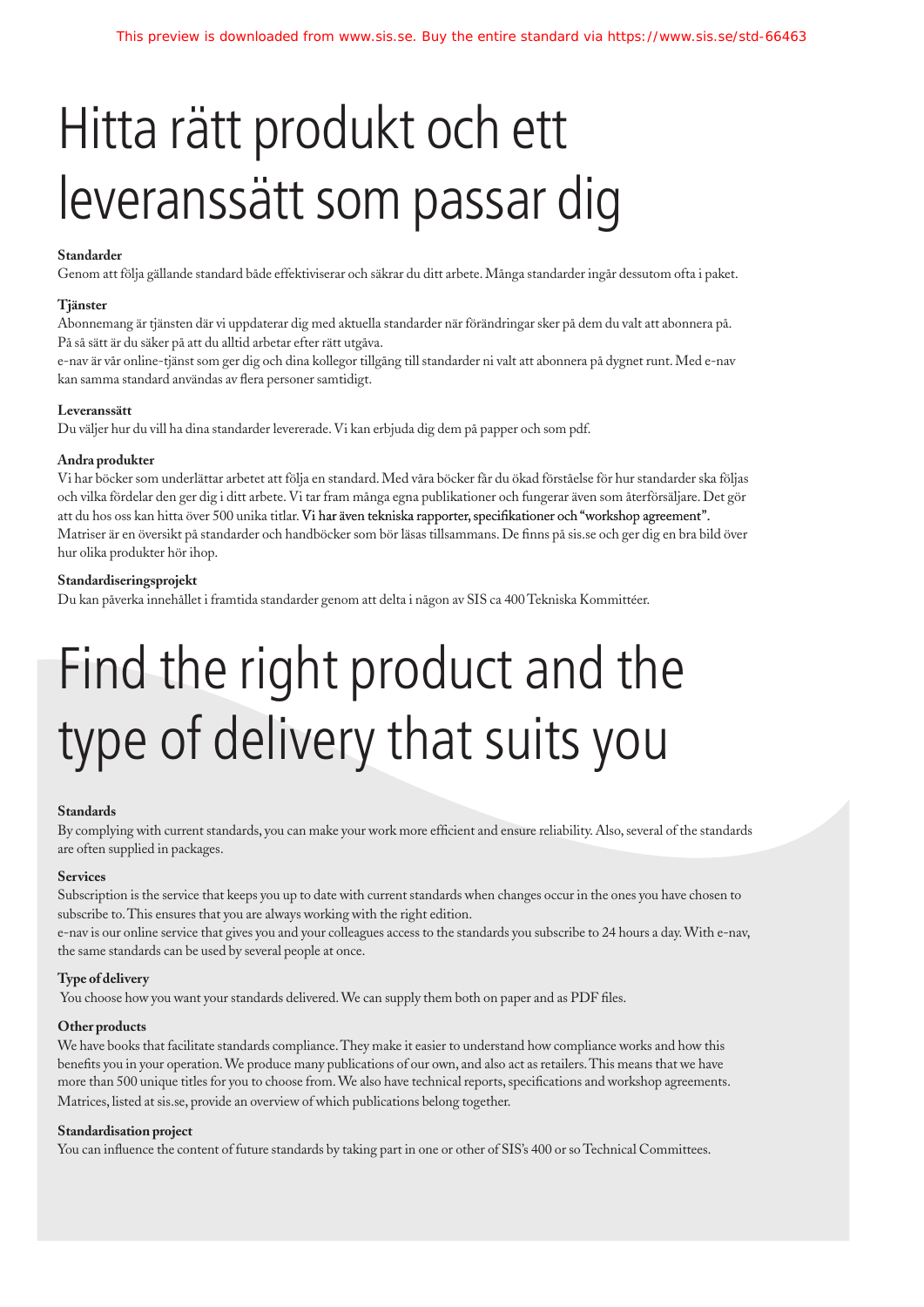Den internationella standarden ISO 10998:2008 gäller som svensk standard. Detta dokument innehåller den officiella engelska versionen av ISO 10998:2008.

The International Standard ISO 10998:2008 has the status of a Swedish Standard. This document contains the official English version of ISO 10998:2008.

av denna produkt regleras av slutanvändarlicensen som återfinns i denna produkt, se standardens sista sidor.

<sup>©</sup> Copyright/Upphovsrätten till denna produkt tillhör SIS, Swedish Standards Institute, Stockholm, Sverige. Användningen<br>av denna produkt regleras av slutanvändarlicensen som återfinns i denna produkt, se standardens sis

Upplysningar om sakinnehållet i standarden lämnas av SIS, Swedish Standards Institute, telefon 08-555 520 00. Standarder kan beställas hos SIS Förlag AB som även lämnar allmänna upplysningar om svensk och utländsk standard.

Information about the content of the standard is available from the Swedish Standards Institute (SIS), tel +46 8 555 520 00. Standards may be ordered from SIS Förlag AB, who can also provide general information about Swedish and foreign standards.

SIS Förlag AB, SE 118 80 Stockholm, Sweden. Tel: +46 8 555 523 10. Fax: +46 8 555 523 11. E-mail: sis.sales@sis.se Internet: www.sis.se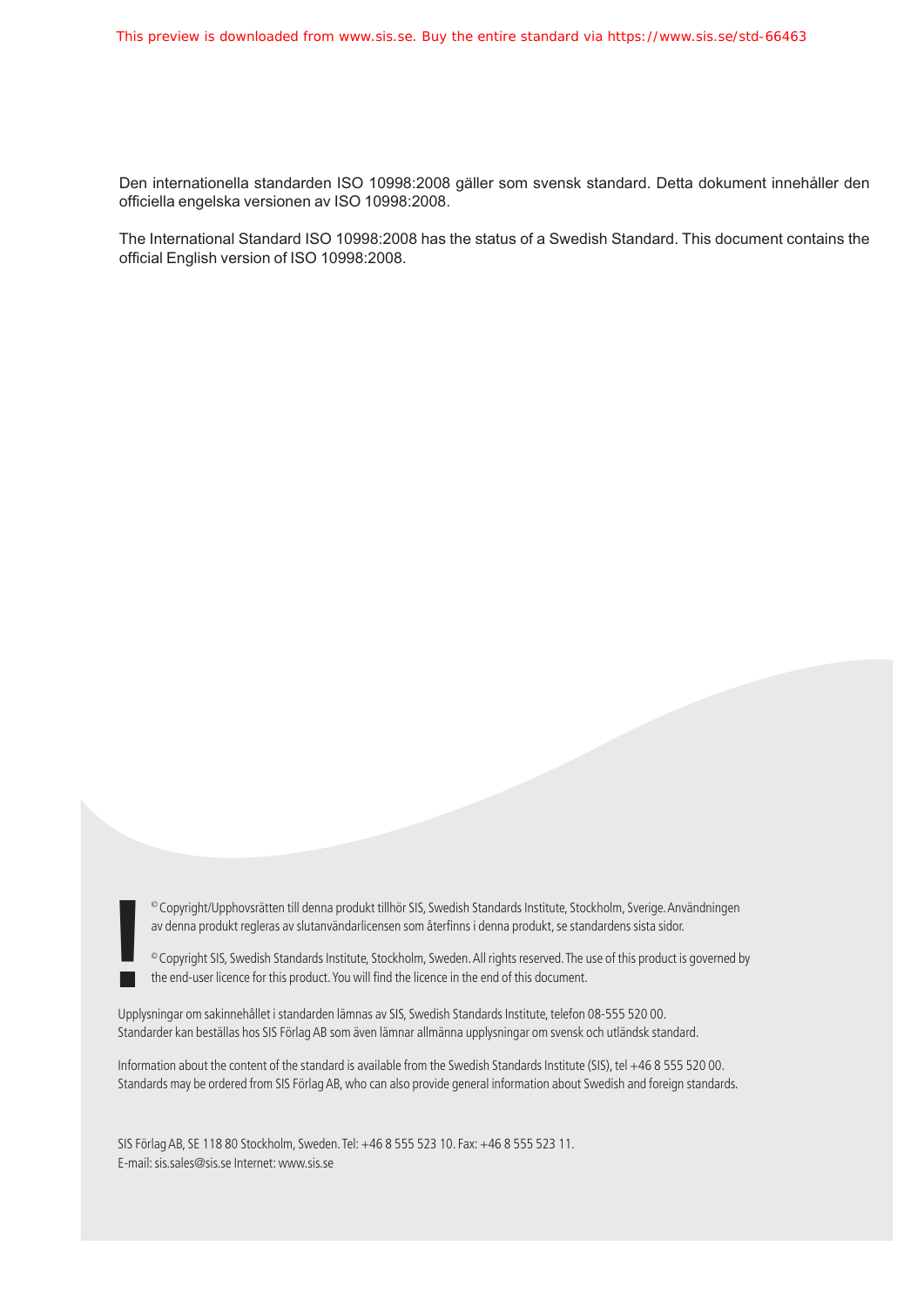This preview is downloaded from www.sis.se. Buy the entire standard via https://www.sis.se/std-66463 SS-ISO 10998:2008 (E)

## **Contents**

| 1                                                                                       |  |  |  |
|-----------------------------------------------------------------------------------------|--|--|--|
| $\overline{2}$                                                                          |  |  |  |
| $\mathbf{3}$<br>3.1                                                                     |  |  |  |
| 3.2<br>3.3<br>3.4                                                                       |  |  |  |
| $\boldsymbol{4}$                                                                        |  |  |  |
| 5<br>5.1<br>5.2<br>5.3                                                                  |  |  |  |
| 5.4<br>5.5<br>5.6<br>5.7<br>5.8                                                         |  |  |  |
| Annex A (normative) Special requirements to be applied to the safety aspects of complex |  |  |  |
|                                                                                         |  |  |  |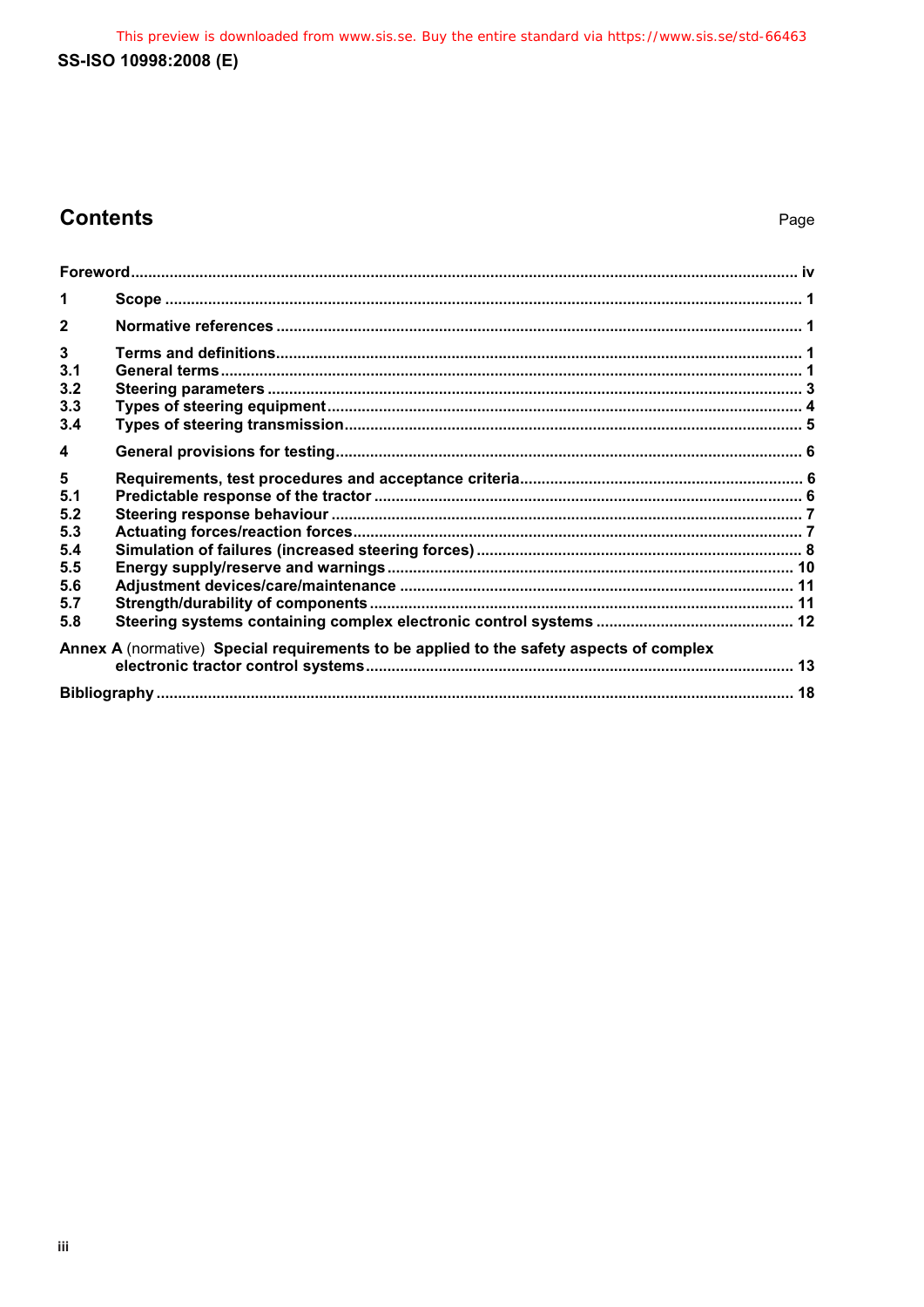### **Foreword**

ISO (the International Organization for Standardization) is a worldwide federation of national standards bodies (ISO member bodies). The work of preparing International Standards is normally carried out through ISO technical committees. Each member body interested in a subject for which a technical committee has been established has the right to be represented on that committee. International organizations, governmental and non-governmental, in liaison with ISO, also take part in the work. ISO collaborates closely with the International Electrotechnical Commission (IEC) on all matters of electrotechnical standardization.

International Standards are drafted in accordance with the rules given in the ISO/IEC Directives, Part 2.

The main task of technical committees is to prepare International Standards. Draft International Standards adopted by the technical committees are circulated to the member bodies for voting. Publication as an International Standard requires approval by at least 75 % of the member bodies casting a vote.

Attention is drawn to the possibility that some of the elements of this document may be the subject of patent rights. ISO shall not be held responsible for identifying any or all such patent rights.

ISO 10998 was prepared by Technical Committee ISO/TC 23, *Tractors and machinery for agriculture and forestry*, Subcommittee SC 4, *Tractors*.

This second edition cancels and replaces the first edition (ISO 10998:1995), which has been technically revised.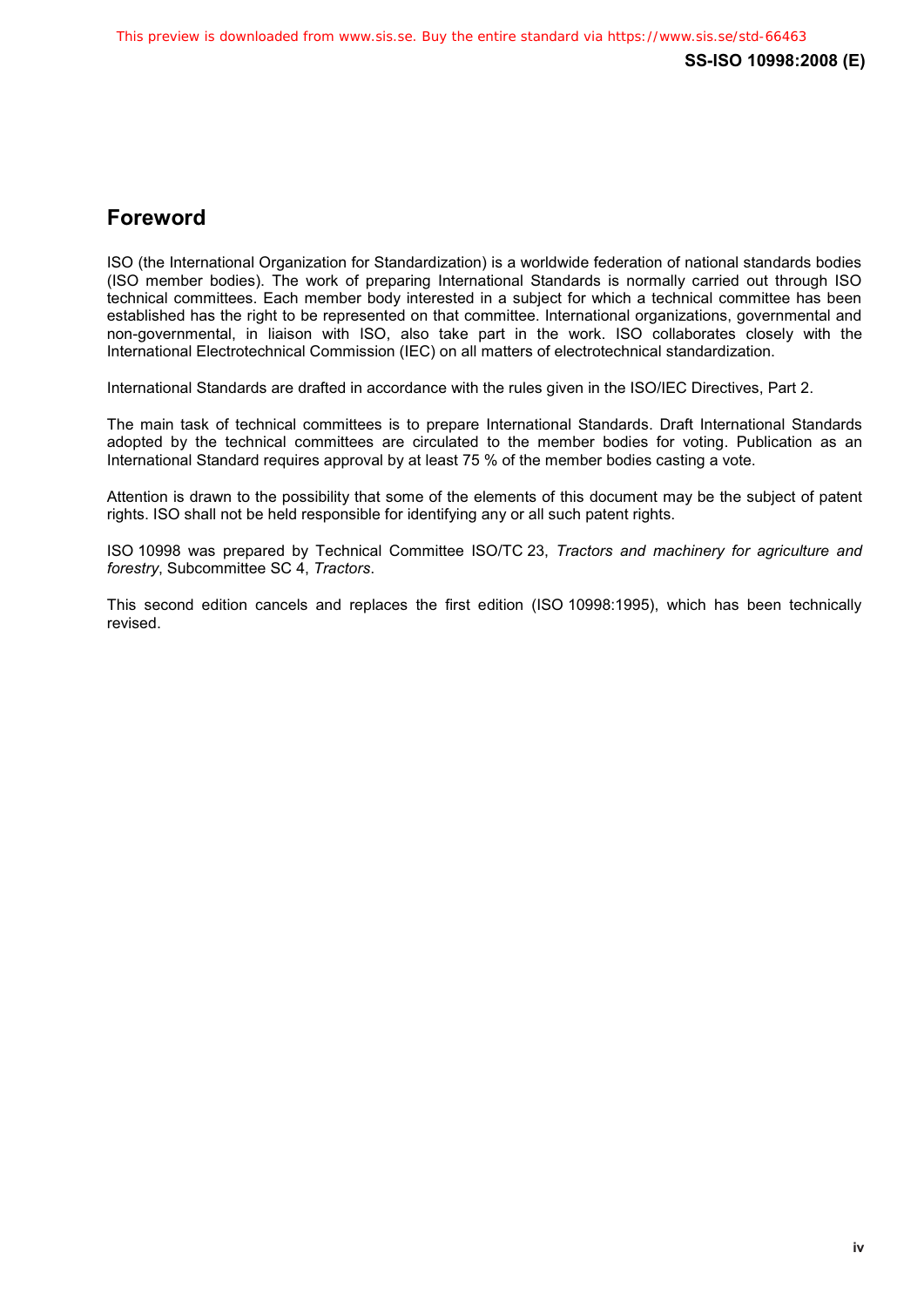This preview is downloaded from www.sis.se. Buy the entire standard via https://www.sis.se/std-66463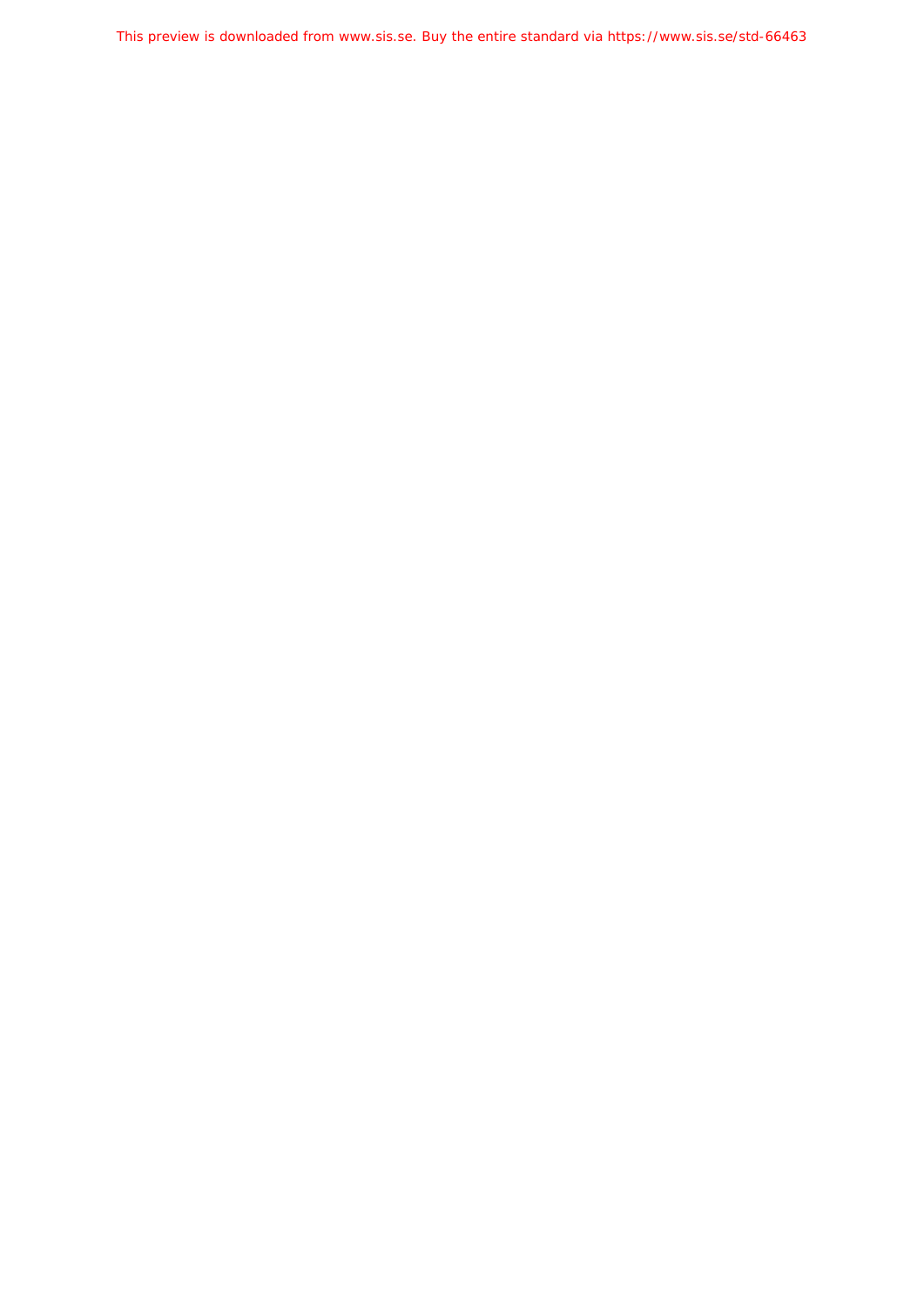## **Agricultural tractors — Requirements for steering**

#### **1 Scope**

This International Standard specifies performance and safety requirements for both normal and emergency steering modes of agricultural tractors. It is applicable to those tractors having a maximum design speed, measured in accordance with ISO 3965, not exceeding (60  $\pm$  3) km/h.

It is not applicable to track-laying tractors equipped with steel tracks having a maximum design speed, measured in accordance with ISO 3965, not exceeding  $(15 \pm 3)$  km/h.

#### **2 Normative references**

The following referenced documents are indispensable for the application of this document. For dated references, only the edition cited applies. For undated references, the latest edition of the referenced document (including any amendments) applies.

ISO 789-11:1996, *Agricultural tractors — Test procedures — Part 11: Steering capability of wheeled tractors*

ISO 3965:1990, *Agricultural wheeled tractors — Maximum speeds — Method of determination*

ISO 7000:2004, *Graphical symbols for use on equipment — Index and synopsis*

ISO 14982:1998, *Agricultural and forestry machinery — Electromagnetic compatibility — Test methods and acceptance criteria*

ISO 19879:2005, *Metallic tube connections for fluid power and general use — Test methods for hydraulic fluid power connections*

#### **3 Terms and definitions**

For the purposes of this document, the following terms and definitions apply.

#### **3.1 General terms**

#### **3.1.1**

#### **agricultural tractor**

power-driven vehicle, either wheeled and having at least two-axles or tracklaying, whose function depends essentially on its tractive power, and which is specially designed to pull, push, carry or actuate certain implements, machines or trailers intended for use in agriculture or forestry

NOTE Such a tractor can be arranged to carry a load and/or attendants as specified in ISO 23205.

#### **3.1.2**

#### **steering equipment**

all components whose purpose is to determine the direction of movement of the tractor, comprising **steering control** (3.1.3), **steering transmission** (3.1.4), **steered wheels** (3.1.7) or tracks, and **energy supply** (3.1.8) if any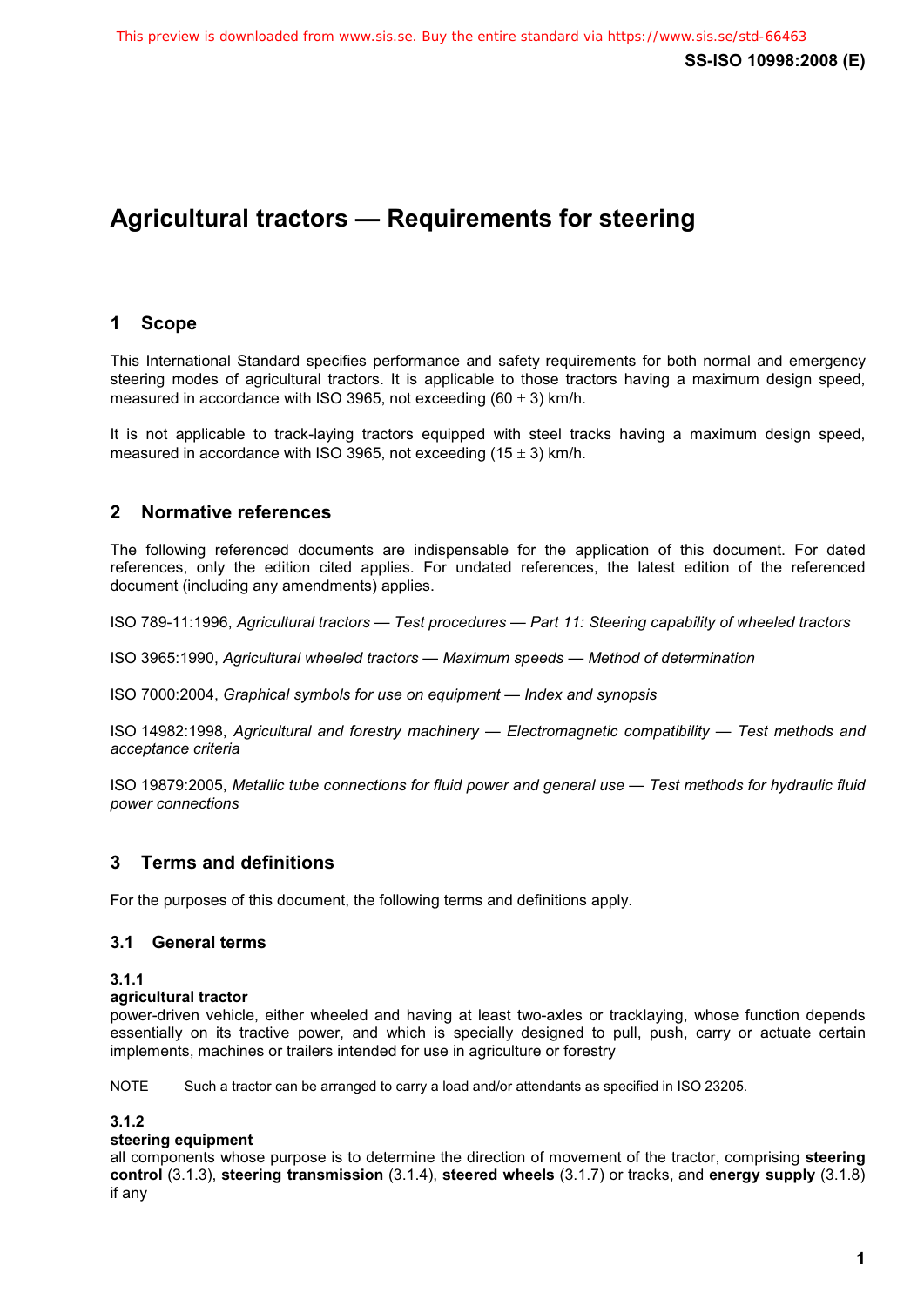**ISO 10998:2008(E) SS-ISO 10998:2008 (E)**

#### **3.1.3**

#### **steering control**

part of the steering equipment which controls steering operation

NOTE It may be operated with or without the direct intervention of the driver. For steering equipment in which the steering forces are provided solely or partly by the muscular effort of the driver, the steering control includes all parts from the driver interface up to the point where the steering effort is transformed by mechanical, hydraulic or electrical means.

#### **3.1.4**

#### **steering transmission transmission**

all parts of the steering equipment providing the means of transmitting the steering forces between the steering control and the steered wheels or tracks

NOTE 1 It includes all parts from the point where the steering control effort is transformed by mechanical, hydraulic or electrical means.

NOTE 2 The steering transmission is divided into two independent functions: The **control transmission** (3.1.4.1) and the **energy transmission** (3.1.4.2). Where the term "steering transmission" or "transmission" is used alone in this International Standard, it encompasses both control transmission and energy transmission. A distinction is drawn between mechanical, electrical and hydraulic transmission systems or combinations thereof, according to the means by which the signals and/or energy is transmitted.

#### **3.1.4.1**

#### **control transmission**

all components by means of which signals are transmitted for control of the steering equipment

#### **3.1.4.2**

#### **energy transmission**

all components by means of which the energy required for control/regulation of the steering function of the wheels is transmitted

#### **3.1.5**

#### **autonomous steering system**

system that incorporates a function within a complex electronic control system that causes the tractor to follow a defined path or to alter its path in response to signals initiated and transmitted from off-board the tractor

NOTE The driver will not necessarily be in primary control of the tractor.

#### **3.1.6**

#### **advanced driver assistance steering system**

system, additional to the main steering system, that provides assistance to the driver in steering the tractor, but where the driver remains at all times in primary control of the tractor

NOTE The advanced driver assistance steering system comprises the **automatically commanded steering function** (3.1.6.1) and/or **corrective steering function** (3.1.6.2).

#### **3.1.6.1**

#### **automatically commanded steering function**

function within a complex electronic control system where actuation of the steering system can result from automatic evaluation of signals initiated on-board the tractor, possibly in conjunction with passive infrastructure features, to generate continuous control action in order to assist the driver in following a particular path, in low speed manoeuvring or parking operations

#### **3.1.6.2**

#### **corrective steering function**

discontinuous control function within a complex electronic control system whereby, for a limited duration, changes to the steering angle of one or more wheels or tracks can result from the automatic evaluation of signals initiated on-board the tractor, in order to maintain the basic desired path of the tractor or to influence the tractor's dynamic behaviour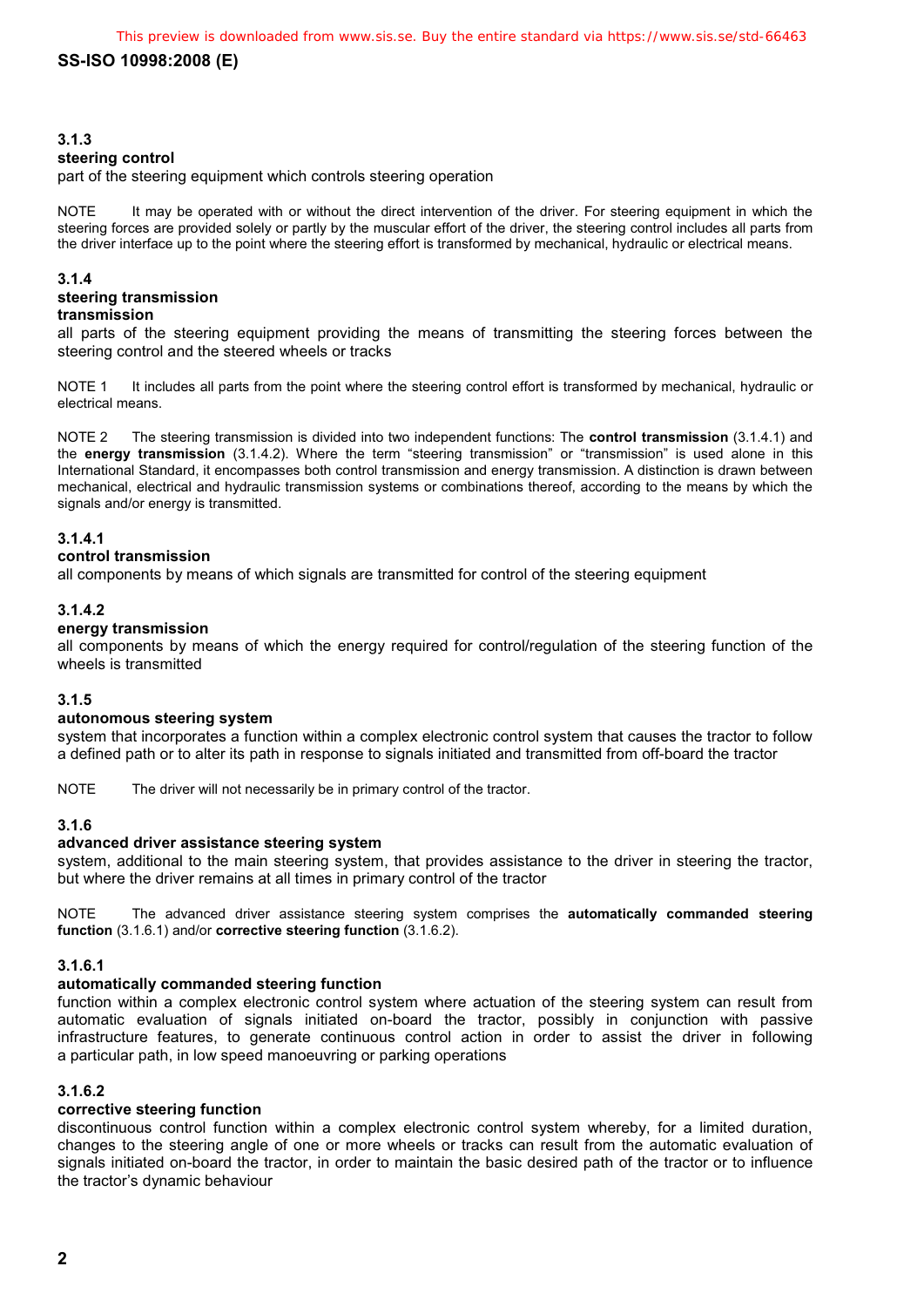NOTE Systems that do not themselves positively actuate the steering system but that — possibly in conjunction with passive infrastructure features — simply warn the driver of a deviation from the ideal path of the tractor or of an unseen hazard by means of a tactile warning transmitted through the steering control, are also considered to be corrective steering.

#### **3.1.7**

#### **steered wheels**

wheels, the alignment of which may be altered directly or indirectly in relation to the longitudinal axis of the tractor in order to determine the direction of movement of the tractor

NOTE 1 The steered wheels include the axis around which they are rotated in order to determine the direction of movement of the tractor. Endless tracks of tracklaying tractors and all wheels of skid steered tractors are considered to be steered wheels for the purposes of this International Standard.

NOTE 2 In the case of tractors with **articulated steering equipment** (3.3.6.2), all wheels of the tractor are considered to be steered wheels for the purposes of this International Standard.

#### **3.1.8**

#### **energy supply**

parts of the steering equipment which provide energy, control energy, and where appropriate, process and store energy

NOTE The energy supply also includes any storage reservoirs for the operating medium and the return lines, but does not include the tractor engine (except for the purposes of 5.4.1.3), nor the drive between it and the energy source

#### **3.1.8.1**

#### **energy source**

part of the energy supply which provides the energy in the required from

EXAMPLE Hydraulic pump, air compressor, manual exertion.

#### **3.1.8.2**

#### **energy reservoir**

part of the energy supply in which the energy provided by the energy source is stored

EXAMPLE Pressurized fluid reservoir, tractor battery.

- **3.1.8.3**
- **storage reservoir**

part of the energy supply in which the operating medium is stored

EXAMPLE Fluid reservoir at or near atmospheric pressure.

#### **3.1.9**

#### **maximum mass**

maximum allowable tractor mass as stated by the manufacturer

**3.1.10** 

**continuous** 

without step changes in response to changing input

#### **3.2 Steering parameters**

#### **3.2.1**

#### **steering control effort**

force applied to the steering control in order to steer the tractor

#### **3.2.2**

#### **steering time**

period of time from the beginning of the movement of the steering control to the moment at which the steered wheels have reached a specific steering angle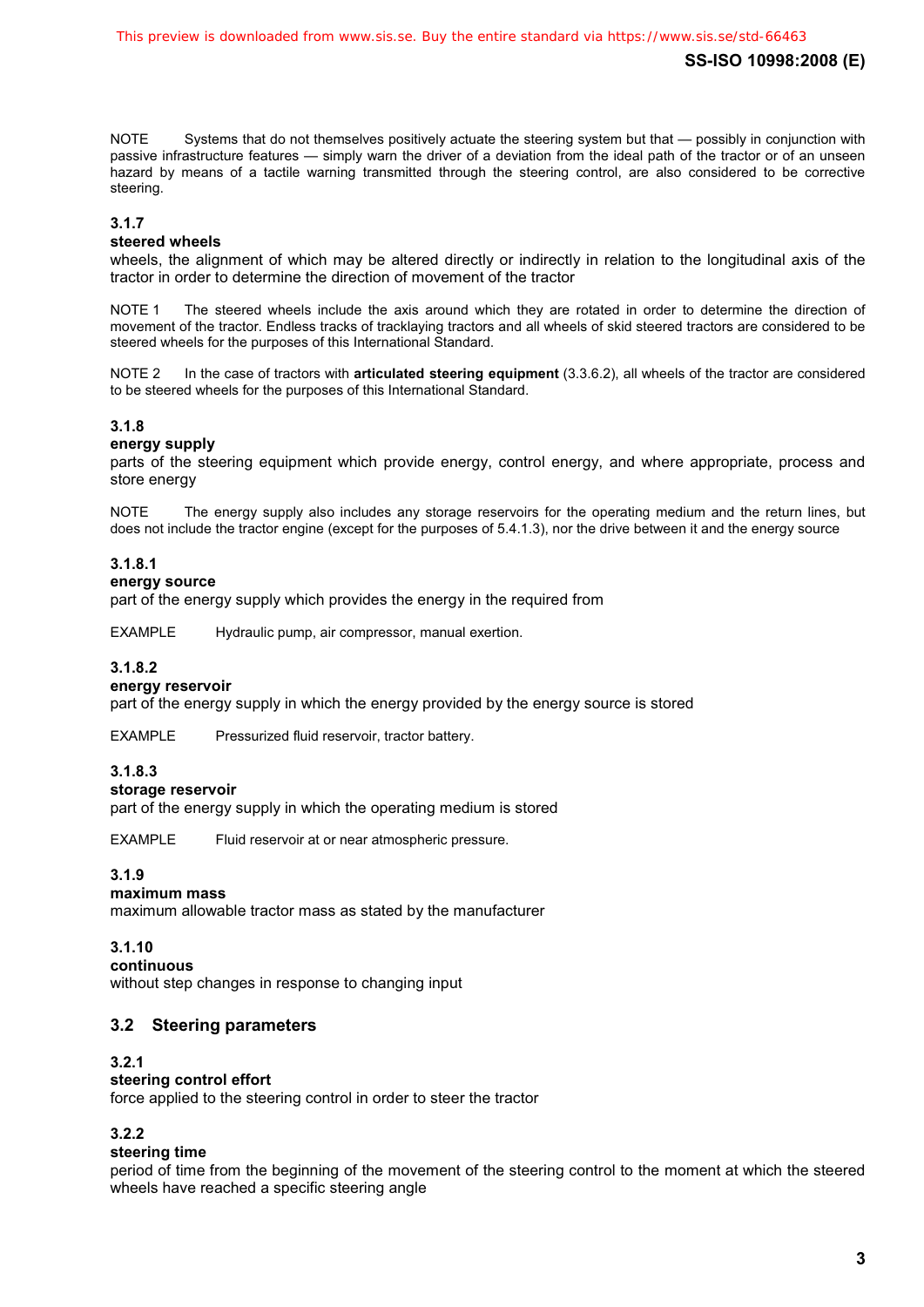### **ISO 10998:2008(E) SS-ISO 10998:2008 (E)**

#### **3.2.3**

#### **steering angle**

angle between the projection of a longitudinal axis of the tractor and the line of intersection of the wheel plane (being the central plane of the tyre, normal to the spin axis of the wheel) and the road surface

NOTE 1 It is not applicable to tracklaying and skid steered (wheeled) tractors.

NOTE 2 For tractors with articulated steering equipment, it is the total displacement angle between the front wheels and the rear wheels as they move about one or more vertical steering axes from their normal straight-ahead condition to a turned condition.

#### **3.2.4**

#### **steering forces**

all forces operating in the steering transmission

#### **3.2.5**

#### **mean steering ratio**

¢tractors on which the steering control is a steering wheel² ratio of the angular displacement of the steering control of wheeled tractors to the mean of the swept steering angle of the steered wheels for a full lock-to-lock turn

#### **3.2.6**

#### **turning circle**

circle within which are located the projections onto the ground plane of all the points of the tractor, excluding devices which can be folded (e.g. mirrors), when the tractor is driven in a circle

#### **3.2.7**

#### **nominal radius of steering wheel**

length which, in the case of a steering wheel, is the shortest dimension from its centre of rotation to the outer edge of the rim

#### **3.2.8**

#### **reaction forces**

forces emerging at the wheels and transmitted directly or indirectly to the steering control

NOTE The reaction forces are in balance with the forces applied to the steering control in order to maintain the achieved and intended direction of movement of the tractor.

#### **3.3 Types of steering equipment**

#### **3.3.1**

#### **main steering system**

steering equipment of a tractor which is mainly responsible for determining the direction of travel

NOTE It can consist of either **manual steering equipment** (3.3.1.1), **power-assisted steering equipment** (3.3.1.2) or **full-power steering equipment** (3.3.1.3).

#### **3.3.1.1**

#### **manual steering equipment**

steering equipment in which the steering forces result solely from the muscular effort of the driver

#### **3.3.1.2**

#### **power-assisted steering equipment**

steering equipment in which the steering forces result from both the muscular effort of the driver and the energy supply (supplies)

NOTE Steering equipment in which steering forces result solely from one or more energy supplies when the equipment is intact, but in which steering forces can be provided by the muscular effort of the driver alone if there is a fault in the steering (integrated power system), is also considered to be power-assisted steering equipment.